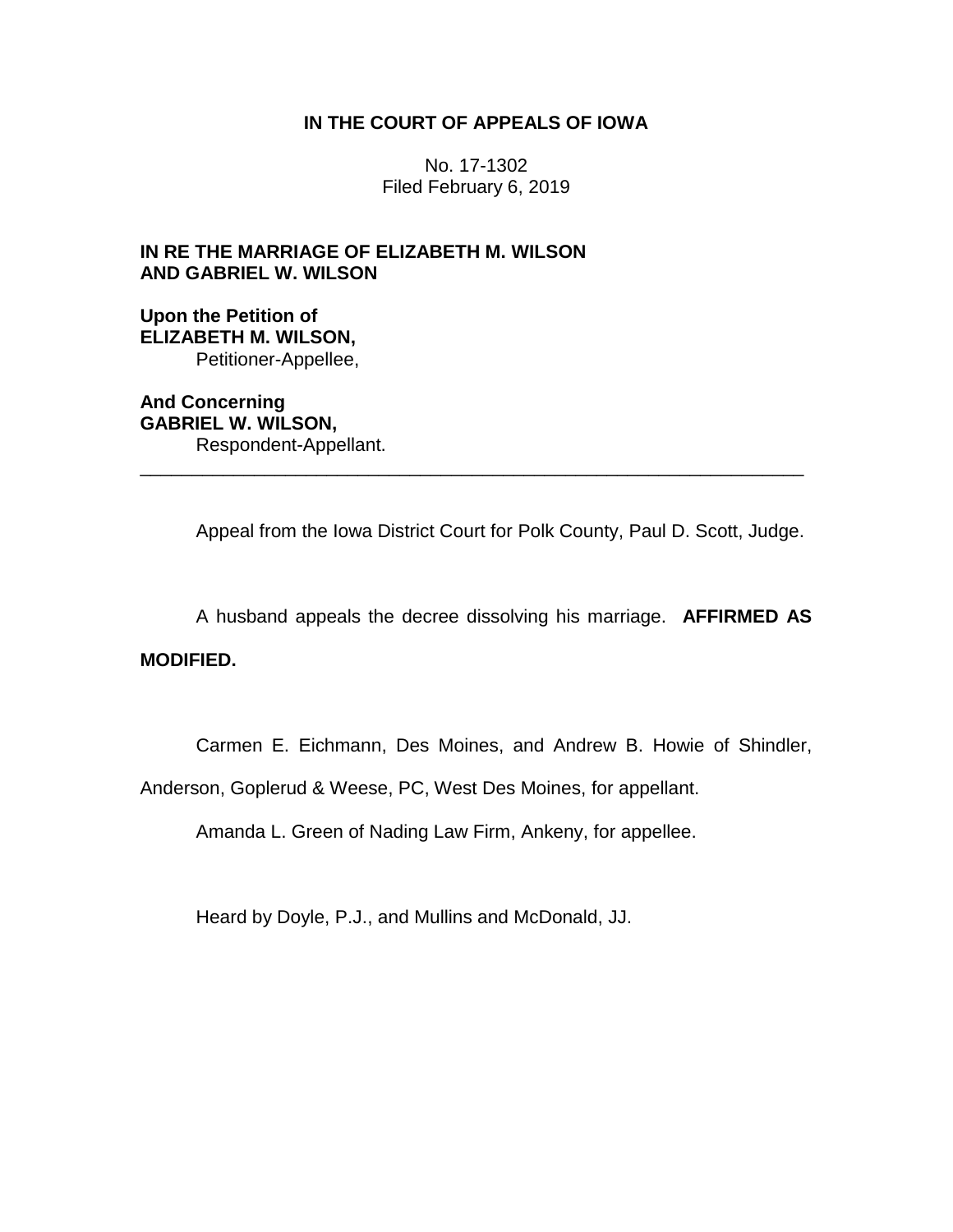#### **McDONALD, Judge.**

Gabriel (Gabe) and Elizabeth (Liz) Wilson married in 2003. They divorced in May 2017. In this appeal from the dissolution decree, Gabe challenges the district court's denial of his motion to reopen the record, the district court's division of the parties' property, and the district court's failure to preserve a separate tort action against Liz. Liz requests appellate attorney fees.

We first address Gabe's claim the district court abused its discretion in denying his second motion to reopen the record. *See Salter v. Freight Sales Co.*, 357 N.W.2d 38, 42 (Iowa Ct. App. 1984) (stating the standard of review for a ruling on a motion to reopen the record is for an abuse of discretion). The record reflects Gabe filed a motion to reopen the record after trial but before the district court entered its decree. The district court granted Gabe's motion, held a hearing in March 2017, and received additional testimony from Gabe. After the district court entered its decree, Gabe filed a second motion to reopen the record. The second motion was similar to the first—Gabe requested the district court receive additional evidence relevant to the division of the parties' property. The district court denied the motion. Gabe challenges the denial of his second motion to reopen the record.

In reviewing the district court's denial of a post-decree motion to reopen the record, we consider a number of factors. *See State v. Long*, 814 N.W.2d 572, 578 (Iowa 2012) (setting forth a seven-factor test). We have considered each relevant factor and conclude the district court did not abuse its discretion in denying Gabe's motion to reopen the record. As relevant here, the record reflects that much of the additional evidence Gabe sought to introduce related to events occurring prior to trial or prior to the time the district court granted Gabe's first motion. Gabe had the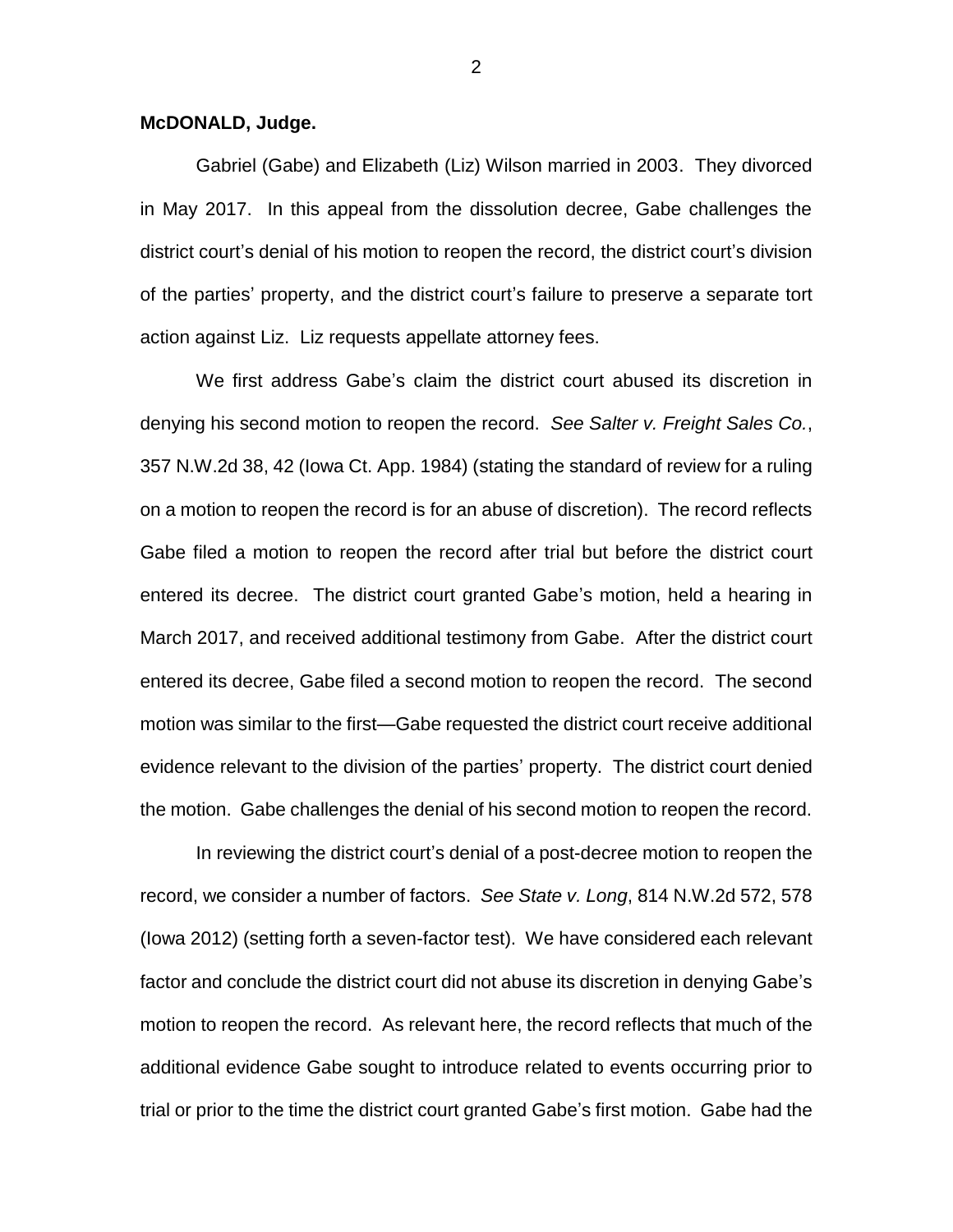opportunity to present the evidence at the time of trial and at the time of the hearing on the first motion to reopen the record. To the extent relevant evidence was not presented or relevant issues were not raised at those times, Gabe bears that responsibility. In addition, the relevant date for determining the property subject to division and the valuation of the same is at the time of trial. *See Lang v. Lang*, Nos. 0-640, 00-0172, 2000 WL 1868957, at \*2 (Iowa Ct. App. Dec. 22, 2000). To the extent Gabe sought to introduce evidence of post-trial conduct, the district court acted within its discretion in declining to consider such evidence. The district court's interest in providing procedural fairness and finality to the parties militates against giving litigants multiple opportunities to re-litigate issues. *See In re M.T.*, 714 N.W.2d 278, 282 (Iowa 2006); *In re Marriage of Smith*, No. 14-1147, 2015 WL 7575402, at \*2 (Iowa Ct. App. Nov. 25, 2015). We affirm the district court's denial of Gabe's motion to reopen the record.

We next address Gabe's contention the district court inequitably divided the parties' property. Dissolutions of marriages are equitable proceedings, therefore, the court reviews them de novo. *See In re Marriage of Thatcher*, 864 N.W.2d 533, 537 (Iowa 2015); *In re Marriage of McDermott*, 827 N.W.2d 671, 676 (Iowa 2013); *In re Marriage of Shanks*, 758 N.W.2d 506, 510 (Iowa 2008). "We review the entire record and decide anew the factual and legal issues preserved and presented for review." *Hensch v. Mysak*, 902 N.W.2d 822, 824 (Iowa Ct. App. 2017). "Prior cases are of little precedential value, except to provide a framework for analysis, and we must ultimately tailor our decision to the unique facts and circumstances before us." *In re Marriage of Kleist*, 538 N.W.2d 273, 276 (Iowa 1995) (citing *In re Marriage of Will*, 489 N.W.2d 394, 397 (Iowa 1992)). "Although our review is de

3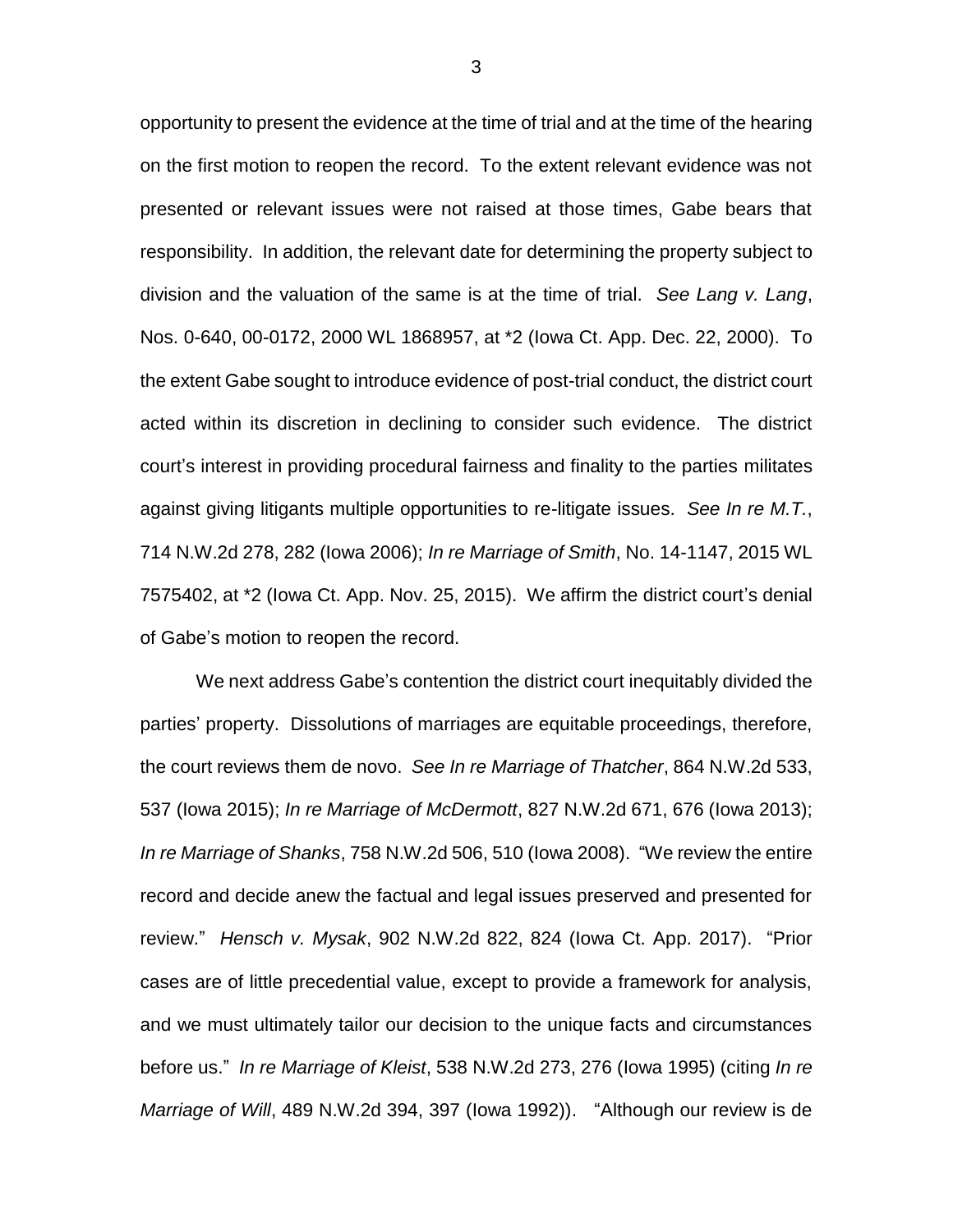novo, we afford deference to the district court for institutional and pragmatic reasons." *Hensch*, 902 N.W.2d at 824.We will not modify a dissolution decree unless the district court failed to do equity. *See In re Marriage of Mauer*, 874 N.W.2d 103, 106 (Iowa 2016); *In re Marriage of Graves*, No. 13-1426, 2014 WL 3511879, at \*2 (Iowa Ct. App. July 16, 2014).

In dividing the parties' property, the court must divide the parties' property equitably. *See* Iowa Code § 598.21(5) (2015). When dividing the parties' property, the court considers a number of factors, including "[t]he length of the marriage," "[t]he property brought to the marriage by each party," "[t]he contribution of each party to the marriage," "[t]he earning capacity of each party," the amount and duration of spousal support granted, and any other relevant factors. Iowa Code §598.21(5).

During Gabe and Liz's marriage, the couple formed and managed several companies involved in the development of real estate, including Giovanti Homes, LLC (Giovanti) and Direct Real Estate Services, LLC (DRC). Giovanti built homes, and DRC marketed and sold those homes. When dividing the parties' property, the district court awarded Giovanti to Gabe and DRC to Liz. Although the evidence at trial indicated there was an intercompany note between Giovanti Homes and DRC in the amount of \$507,899, the district court did not address the loan in its final decree. Liz filed a motion to enlarge or amend the decree, asking the court to clarify the disposition of the loan. The district court granted the motion and ordered Liz to pay Gabe half the value of the loan. Gabe claims the division of assets is inequitable.

4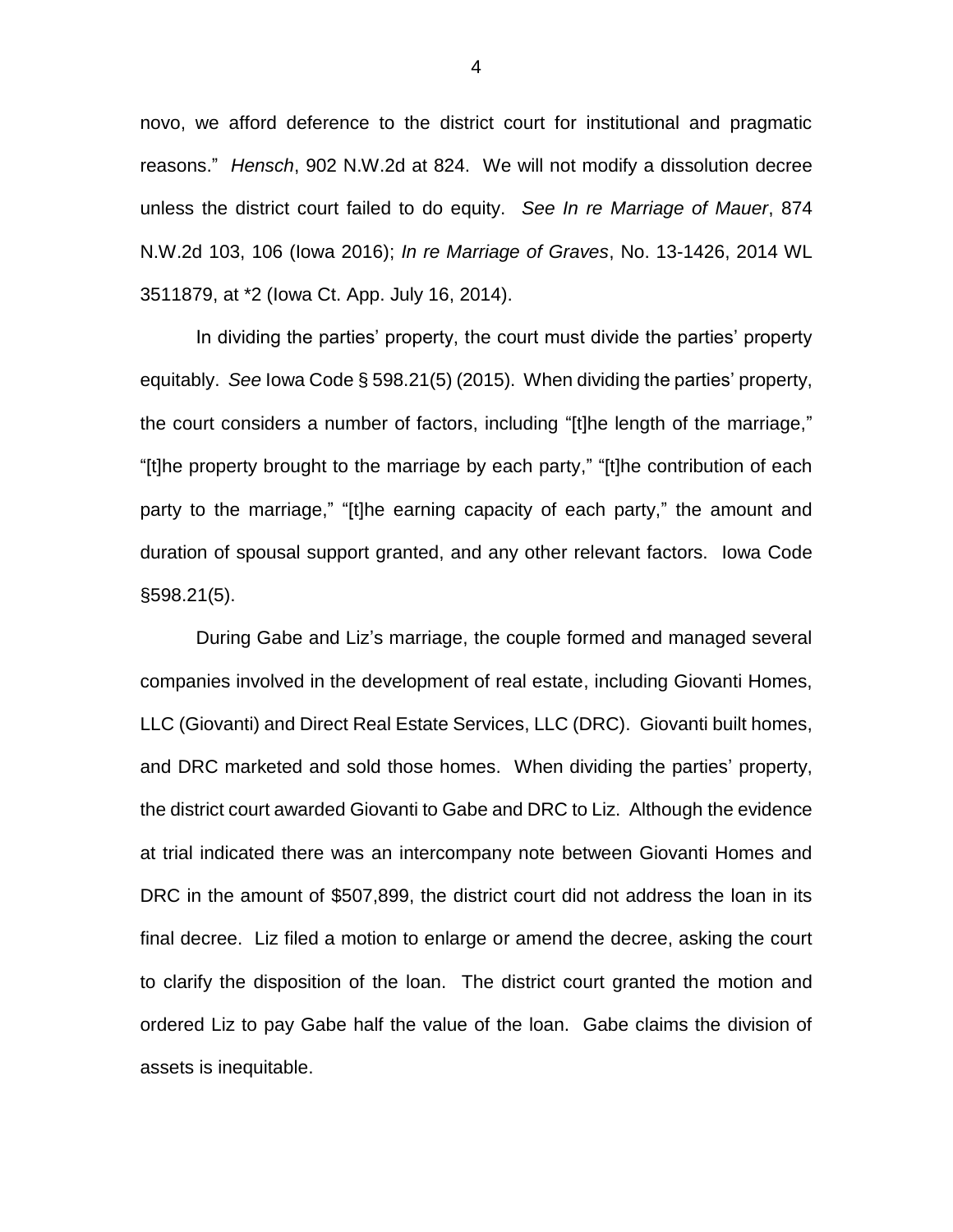In considering the facts and circumstances of this case, we find the district court's valuation of the parties' assets was within the range of evidence and the distribution of assets was equitable. However, the district court's order contained a typographical error. In its order, the court first identifies the debt as being \$507,899.00, as agreed upon by both parties. However, in calculating the payment from Liz to Gabe, the court used the figure \$500,899.00. Using the agreed upon value of the note, we modify the decree and order Liz to pay Gabe \$253,949.50.

We next address whether the district court erred in failing to preserve the right for Gabe to bring a separate tort action against Liz for damages caused to Giovanti Homes and Gabe. "When a dissolution of marriage is decreed the parties . . . forfeit all rights acquired by marriage which are not specifically preserved in the decree." Iowa Code § 598.20. It is the litigant's obligation to preserve a separate action during a dissolution trial. *See Ohlen v. Harriman*, 296 N.W.2d 794, 797 (Iowa 1980) (finding "the failure of the appellant to preserve a right of action for alienation of affections" during a dissolution suit barred the action). Because Gabe did not request the preservation of a right of action, the court did not err by not preserving a cause of action.

Finally, Liz requests appellate attorney fees. "An award of appellate attorney fees is not a matter of right but rests within our discretion." *In re Marriage of Meineke*, No. 02-1288, 2003 WL 21543530, at \*3 (Iowa Ct. App. July 10, 2003). "We consider the needs of the party making the request, the ability of the other party to pay, and whether the party making the request was obligated to defend the trial court's decision on appeal." *Id.* Liz received considerable assets in the

5